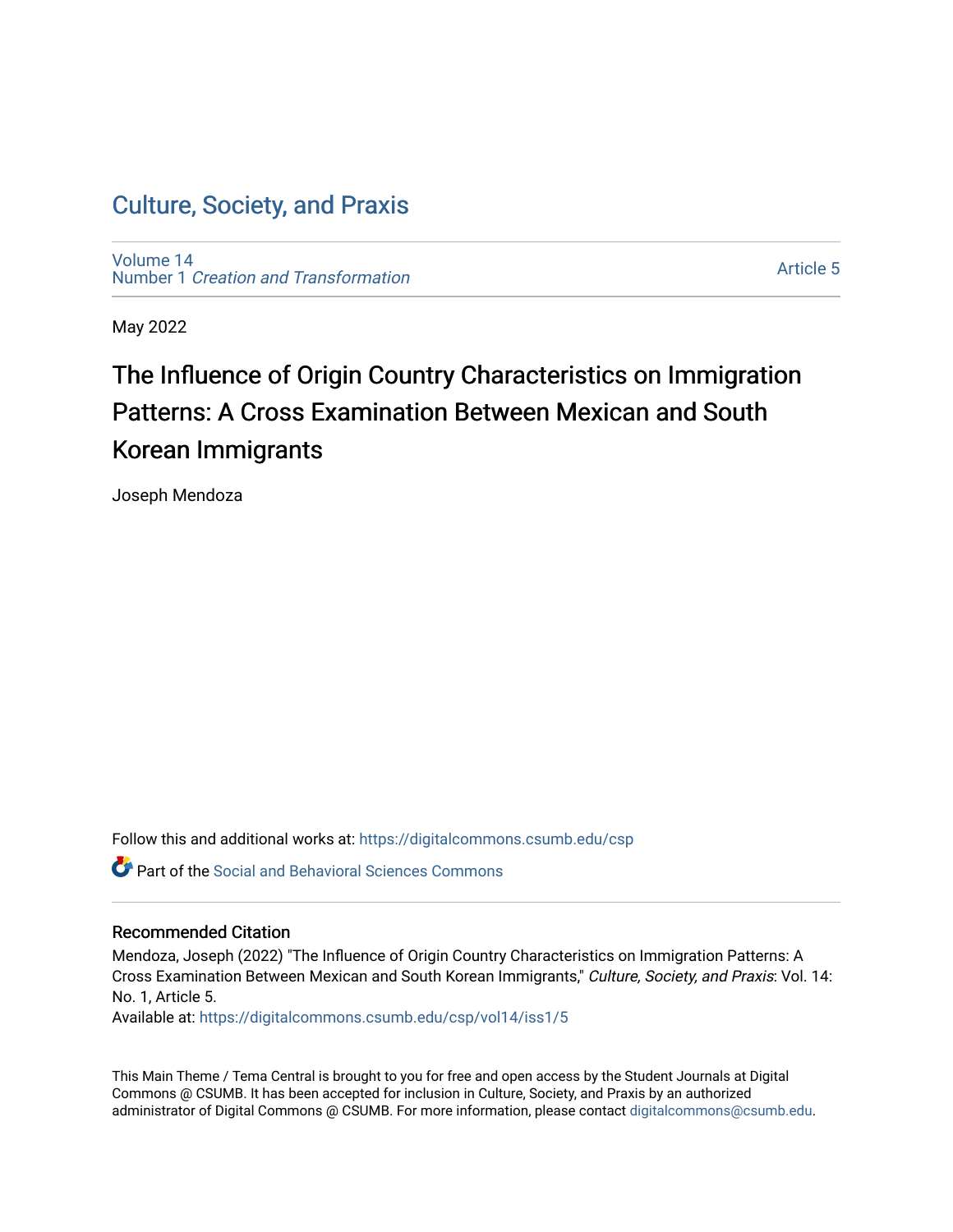# **The Influence of Origin Country Characteristics on Immigration Patterns: A Cross Examination Between Mexican and South Korean Immigrants**

## **Joseph Mendoza**

*Immigration is an avidly discussed topic, not just in the U.S., but on the global stage. Most every country in the modern world of efficient transportation has immigration in and emigration out of their territories. Politically, immigration, its ethics, and protection of the individual migrating have been of great relevance to developed countries that are consistently seeing an accelerated increase of immigration into their interior. With this heightened consciousness towards the topic, the necessity to study and understand the basic functions of the migration system are of greater and greater value. This article will examine how characteristics specific to a migrant's origin country, such as historic identity, geography, and education, act as pushing and pulling forces that shape immigrant groups' unique identity in the U.S. We will analyze this by contrasting and comparing examples of these characteristics in South Korean and Mexican immigrants. These two groups have been strategically selected. South Korea provides us with key characteristics and outcomes that are expected from a more highly developed country. Mexico and its immigration identity offers us a perspective that depicts the characteristics of both a moderately developed, and less developed country. This categorization of nation status is dependent on levels of economic generation or success and developments in areas such as literacy, agricultural development, and much more under the UN guidelines of categorization (United Nations, 2021).*

#### **INTRODUCTION**

In the social sciences, it's generally acknowledged that the identity of the individual and their behaviors coincide with and are in part shaped by the realities of their surrounding society. This is no different in the case of immigrants and their origin countries. By developing as individuals in specific countries of origin, they have been corralled into specific self-perceived interpretations of themselves, unique geographics, dependent levels of provided education, and specific labor capabilities. This article will familiarize the reader with the relevance of these groups and how they are expected to contribute to their new country to which they have migrated. Amongst the many factors that contribute to the driving forces of immigration flow, I have selected the three that I believe uncover a deeper understanding of less obvious

components of the overall immigration process. When understanding immigration as a system, people often base their assumptions off of the current events directly in front or ahead of them in their environment. This rarely explains the full picture the advanced process nor clearly represents the immigrant's unique identity.

The article will first look at the historic components of the first waves of Mexican and North Korean immigrants. This analysis highlights a general idea of each immigrant group's initial purpose for importation by the states, and allows us to see the foundational functions of these individuals within their belonging groups that helped form their

Joseph Mendoza is a Social and Behavioral Sciences major at California State Monterey Bay. He can be reached at joemen831@gmail.com.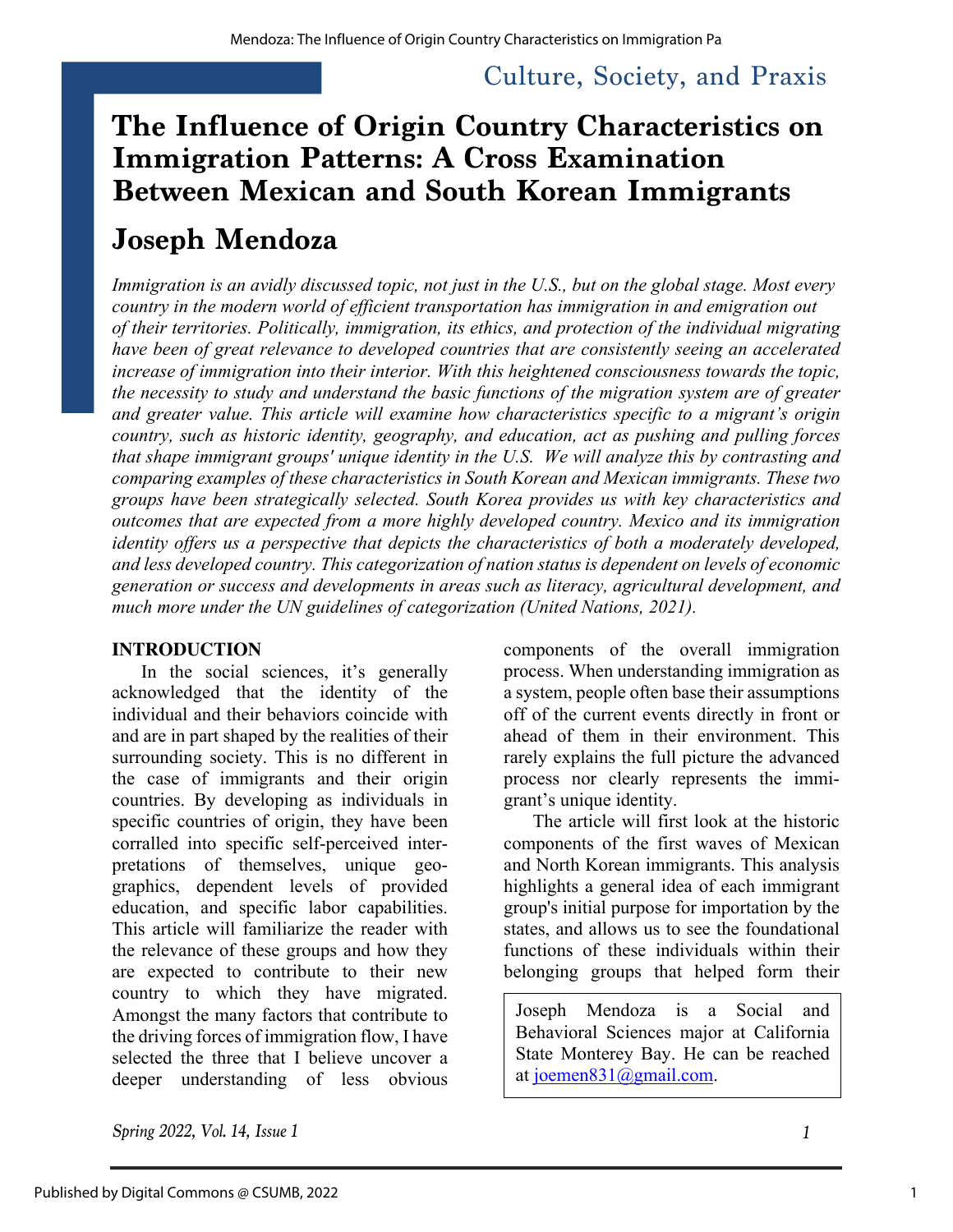identities today. It is these identities that later determine the cultural expectation of these people, and in effect, the education and labor opportunity of immigrants of these selected groups.

Another factor that will be discussed is geography as an independent variable. The physical geographic locations of the immigrants are integral in deciding what type of labor is entering a country. We will see how the proximity of Mexico versus South Korea directly affects the ratio of high to low skill labor amongst the two groups.

Following this section, there will be an examination of each immigrant group's origin country's education emphasis. This will include the intricacies of each country such as desired exports, dominant labor type, economic stability, and cultural practices and how they determine the immigrants' level of education, and therefore what they are being exported as in terms of their economic value.

#### **DEFINING PUSH AND PULL FACTORS**

Push and pull factors can be understood as the variety of reasons that influence an individual to migrate. "Push" factors are the conditions in origin countries that make it less desirable for the migrant to live there, therefore pushing them to emigrate out. Examples of push factors can be lack of job opportunity, poverty, violence, or lack of education. "Pull" factors are the circumstances found in countries outside of one's origin countries that are more promising to migrants desired lifestyle necessity, therefore pulling them in. Pull factors can be good healthcare, education opportunity, job opportunity, and overall more stable economies (National Immigration Forum, 2019).

### **THE IMPORTANCE OF HISTORIC IDENTITY**

The early positions in the labor market for both Mexican and Korean immigrant groups were essential in shaping the U.S.'s interpretation of these people's identity today. Once the Southern U.S. border was secured starting around 1848, Mexican immigrants went straight into lower skilled jobs, primarily in agriculture. Not until 1900 and into the 1930s did Mexican Americans start to enter assistance service jobs for Anglo-Americans (Gutiérrez, 2019). The first interpretations of Mexican immigrants by U.S. citizens, were based on the belief that Mexicans were the ones whose land had been annexed, that they were granted American jobs, and that they were therefore expected to participate within the narrow field of agricultural labor or domestic assistance (maiding, housekeeping). These types of jobs are commonly referred to as the "3-Ds" (Dirty, Dangerous, and Difficult), and are commonly given to the lower-class minority groups even today (Castles et al., 1984). Lack of labor employment and general economic opportunity for Mexicans of this time period was a major push factor that drove them into the needed niches of agricultural labor and lower status jobs in the U.S.

The first Korean Americans came to the U.S. as students and to study Western political structure around 1884, while 7,000 Koreans came to work in manual labor in Hawaii, favored as a cheap alternative over Japanese and Chinese who were protesting Exclusion Acts at the time, the acts which prevented Chinese immigration and economic participation for years. (Gap Min, 2011). Koreans under diplomatic agreement came as individuals to be integrated into school and government. Western education was a major pull factor for Korea's middle to upper classes, while labor opportunity was a more realistic pull factor by lower class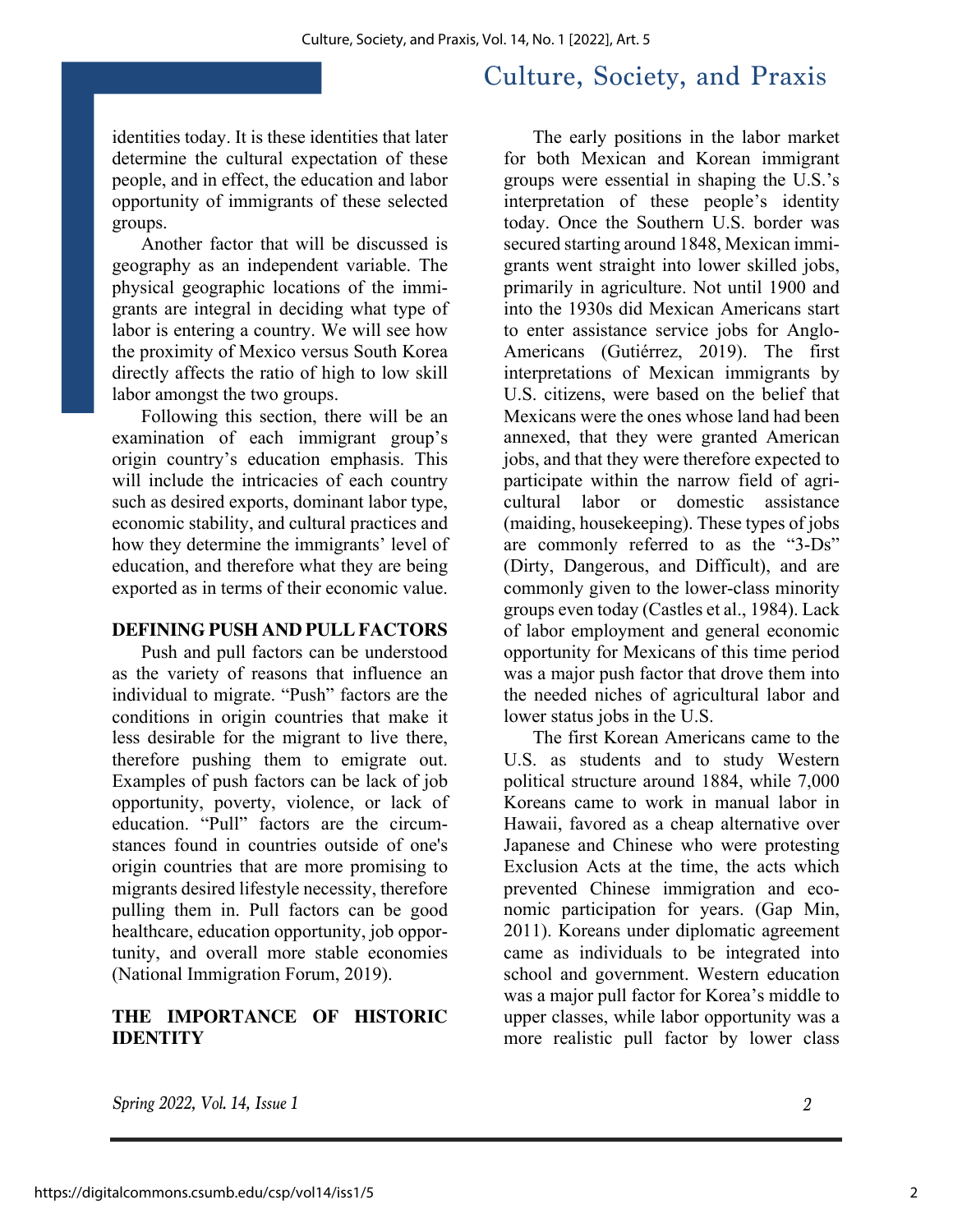Koreans short of work in their home country. This early opportunity for Korean immigrants to be depicted as academically able students and scholars helped them diverge from a singular identity of U.S. labor and created the idea that their people were capable of higher-class accessibility. This is pivotal in the U.S.'s acceptance of each minority group and their tolerance of involvement in the higher levels of the class system.

#### **GEOGRAPHY AS AN INDEPENDENT VARIABLE**

Another notable characteristic of each of these migrant groups' countries is the geography of their borders. Studies on immigration in Europe have found that the distance between borders was one of three main catalysts for immigrant flow between countries (Baláz & Karasová, 2017). For countries in the Eastern hemisphere, such as South Korea, immigrants experience additional steps upon entry compared to countries that physically border the U.S. This is due to the need for air and boat travel across oceanic boundaries. Within this migratory process, the U.S. utilizes these additional geographic obstacles as a screening to check passports of travelers of boat and plane. This process creates a barrier or buffering zone before the immigrants reach the legal border of the receiving country.

This additional step of interdiction is one example of the many ways that the U.S. border system outsources immigrant groups differently. An immigrant group's ranking within the economic system of the west is dependent on the increased or decreased presence of screening and higher legal expectation imposed on groups from unique geographic origin during the migration process. With more geographic barriers and

therefore increased checking for legal documentation, higher requirement standards may be imposed on Korean immigrants, resulting in an emphasis on obtaining education, economic stability, and higher class belonging prior to leaving their origin country.

In the case of Mexico, the country is the middle barrier for it is a "transit" country that has immigrants migrating up through South America on their way to the U.S. Many immigrants settle in Mexico, influencing economic competition and heightened conflict between native and incoming groups, promoting further immigration out of Mexico to the U.S. (Menjivar, 2014).

The competition and intergroup conflict act as an active set of push factors that commonly motivate native Mexicans out of their own country. With the U.S. border being in the "backyard" of Mexico, Mexican natives have a geographical advantage over the long-traveled immigrants from South America, and they can migrate at higher rates, with no geographic barriers but the harsh terrain and the first line U.S. border control system. It is this geographic advantage that eliminates the need for high education, high labor skill, and even legal citizenship for Mexican immigrants to enter the U.S. Where Koreans generally encounter higher labor-skill expectations and more vast geographic obstacles in order to get into the U.S. interior, Mexican immigrant culture capitalizes on the need for immediate lowskill labor needed by the U.S. and their geographic convenience. The U.S. government understands Mexico's close proximity as an advantage, therefore issuing the demand for easily accessible low level labor opportunities, creating a pull factor for Mexican workers. This contributes to Mexico's lack of emphasis on what cultural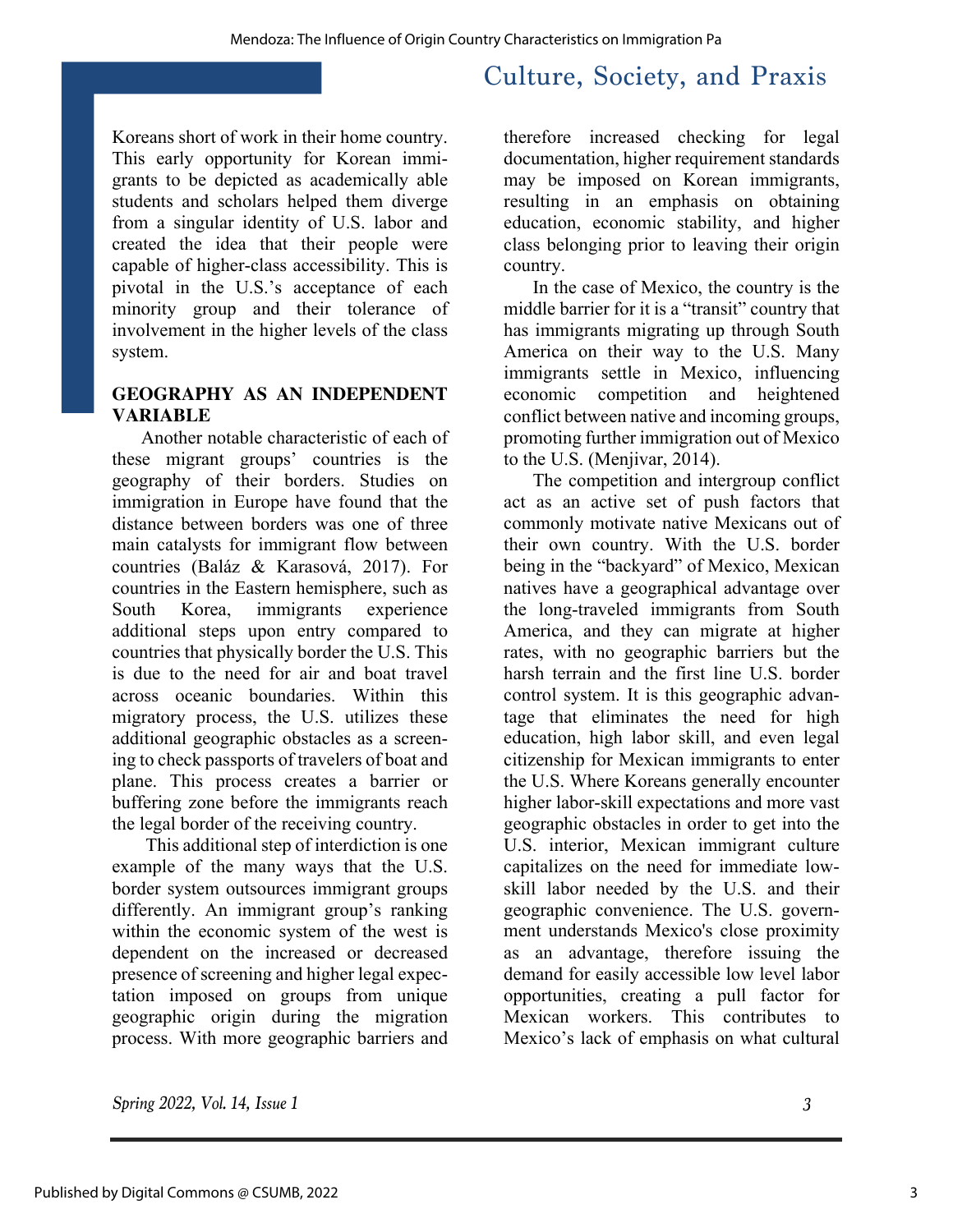components their origin country chooses to invest in, such as individual pre-migration education.

### **EDUCATION**

South Korea as a country has made several pivotal choices that have in effect made education a main catalyst of immigration. South Korea first had an economic boom which allowed more women to enter high-level jobs instead of settling into traditional family dynamics and childbearing. This has since resulted in a significantly lowered population growth which heightened the need for low-skilled laborers in the country. Today, with essentially an excess of high-skilled college educated youth, unmotivated to enter low skill labor and unable to compete in South Korea's extremely competitive economy, they have begun to migrate to the U.S. economic opportunity as a means of obtaining a return on high education is a crucial pull factor that is motivating South Korean immigrants to leave in search of middle- to upper-class jobs with little tolerance for lower-class opportunities (Stokes, 2021). There were an estimated 90,000 international students from Korea to be admitted into the U.S. schooling system just in 2009 alone (Min, 2011).

Today, South Koreans outscore the U.S. on average in areas including economic competitiveness, behavioral conformity and higher education emphasis (Shin & Dovidio, 2017). These variables are an expression of South Korea's starkly different culture from most underdeveloped countries, where uniformity, competitiveness, and channeled into an emphasis on education are key catalysts for an active and involved economy in which individuals can accumulate stability and higher class ranking prior to immigrating.

Although South Korea had a rapid expansion of education, the country has reported a roughly 8% decline in return on education since the mid-eighties most likely due to too steep of an admission curve (Hannum et al., 2019). This is an important push factor for Korean immigrants receiving higher education in higher percentages and seeking work opportunities in the U.S.

This issue can be compared to Mexico's Education struggle, where in 2016, almost half (46.7%) of those aged 25 to 34 had not completed at least upper secondary education. This is 37.9% under the OECD average (OECD, 2018). Even with economic progress within more recent years, this developmentally malnourished state of Mexico's education systems has been a leading cause for their immigrants' dependence on physical labor employment. As of 2019, there were a calculated 39.5 million Mexican immigrants in the U.S., in which 33 percent (12.9 million) of them had a bachelor's degree or higher (Batalova et al., 2021).

#### **DISCUSSION**

The purpose of this paper was to look at immigrants from Mexico and South Korea and understand that the general identity of migratory groups is in part generated by the characteristics of their origin country, effectively dictating their function and migratory patterns. As we can see, South Korea has been selected as a group interpreted as being on the opposite side of the labor spectrum than Mexican immigrants. We understand clearly that the path of South Koreans diverges from other immigrant groups, starting from their first settlers in America. It is clear that America has matched a pre-proposed purpose with each group, and South Koreans are seen as high-skill, highly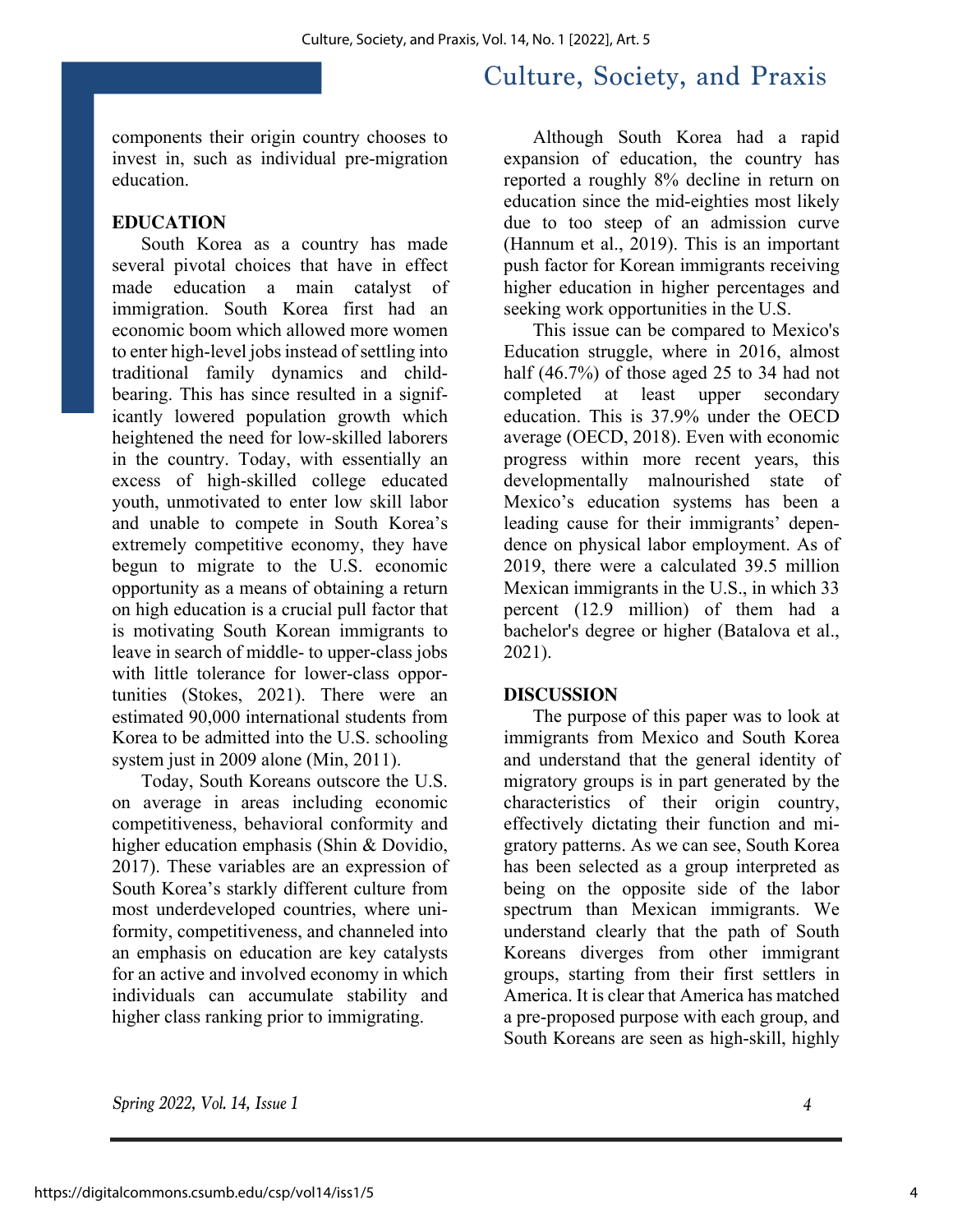educated imports into the U.S. economy today. Mexico has been assigned a cultural identity that correlates with a labor oriented, low-skill function.

Geographic convenience as well as an emphasis on labor over education opportunity in Mexico has enabled the Mexican immigrant to fill an integral demographic requisite to the U.S. labor force. South Koreans are pulled in as students, Mexicans are pulled in as laborers. South Koreans are pushed from their country by a shortage of job opportunity that fails to satisfy the country's majority population of educated youth. Mexican immigrants are pushed from their country also by lack of job opportunity, but with an absence of education emphasis which diverges their immigration paths away from South Koreans. Economically, this drives Mexican migrants into opportunities of quickly accessible, lower-class jobs, primarily within the blue-collar categories.

#### **CONCLUSION**

As we can see, these determinants of immigration patterns coincide in an apparent cycle. With the introduction of certain factors

such as education emphasis in South Korea, or with the presence of something like geographic convenience as seen with Mexico, the forces change the patterns and therefore the function and identity of the majority populations of these groups. The reason that these pre-proposed identities between the two groups is so defined is because the factors that create these immigrant groups, such as geography and economy, are often very fixed, only changing incrementally with intervention of policy itself.

This piece was written to address the reality that people often look to different immigrant groups in the U.S. and create surface level assumptions about the minority groups' value and function in accordance with their race. It is not as surface as the race of the immigrant; the body is only a vehicle that expresses the key societal components of their origins that dictated their function. Although it is our duty as the U.S. to provide opportunity for those who strive to break the normative function of their identity, it is also up to the countries of origin to develop and invest in their people's cultural attributes.

#### **WORKS CITED**

- Baláz, V. & Karasová, K. (2017). Geographical patterns in the intra-European migration before and after eastern enlargement: The connectivity approach. *Ekonomicky Casopis, 65*(1): 3-30.
- Batalova, J., Hanna, M., & Levesque, C. (2021). Frequently requested statistics on immigrants and immigration in the United States. *Migration Policy Institute*. https://www.migrationpolicy.org /article/frequently-requested-statistics-immigrants-and-immigration-united-states-2020
- Castles, S., Booth, H., & Wallace, T. (1984). Here for good: Western Europe's new ethnic minorities. Pluto.
- Gutiérrez, R. (2019). Mexican immigration to the United States. *Oxford Research Encyclopedia*. https://doi.org/10.1093/acrefore/9780199329175.013.146
- Hannum, E, Ishida, H., Park, H., & Tam, T. (2019). Education in East Asian societies: Postwar expansion and the evolution of inequality. *Annual Review of Sociology, 45*(1), 625-647. https://doi.org/10.1146/annurev-soc-073018-022507